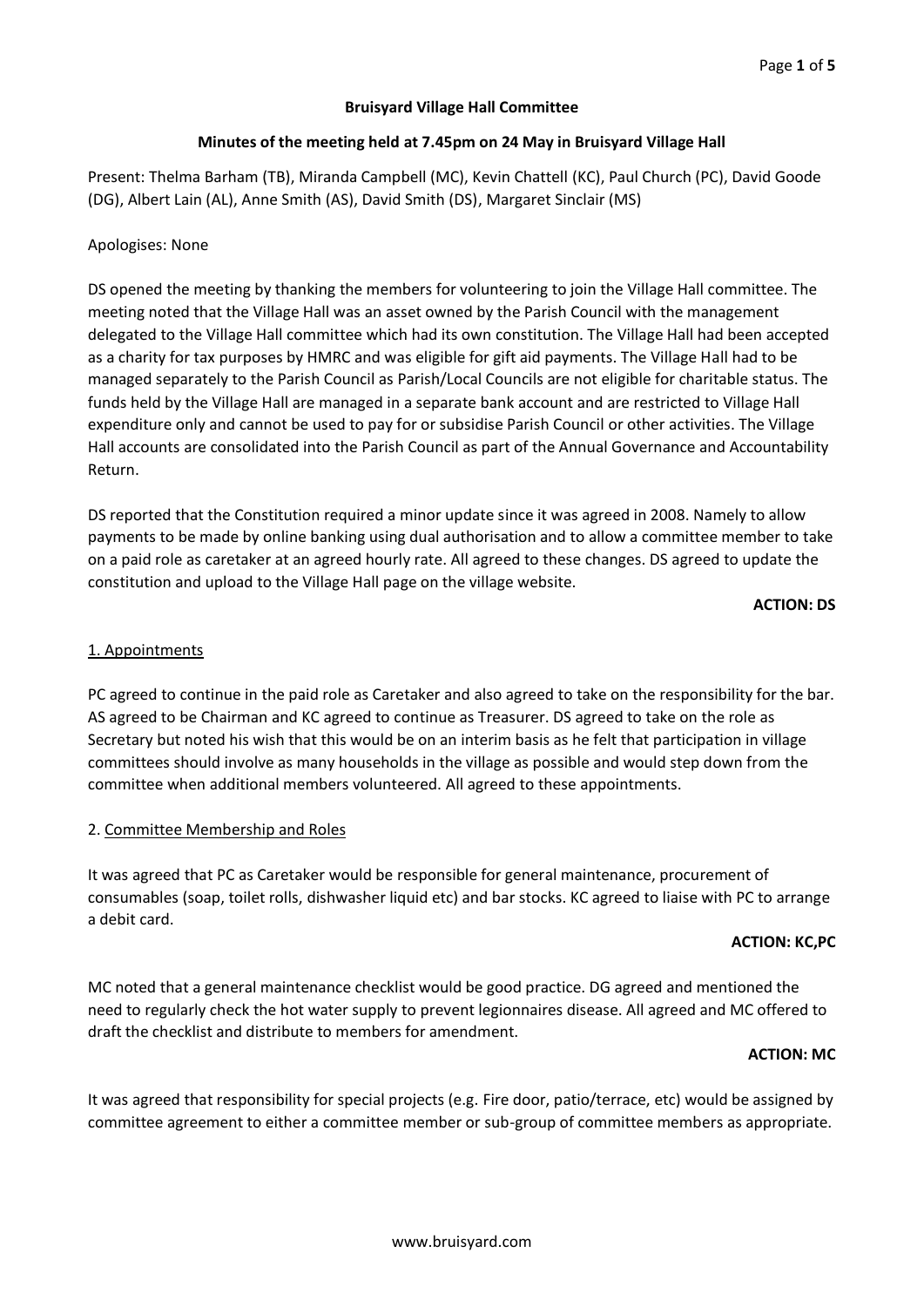DS mentioned that all members would have access to the Village Hall google calendar for bookings. If approached regarding booking the hall, members can reserve the requested date/time in the online calendar and direct the request to either DS or ask the person to fill in the online Village Hall Booking Enquiry form on the village website.

#### **ACTION: All**

KC recommended that an Event promotion/Publicity role be assigned to a committee member. All agreed and were asked to consider if they would like to take on this role at the next meeting.

### **ACTION: All**

# 3. Finance Report

KC reported that the Village Hall currently had £33722 in the bank account. This had increased significantly over the past year due to the Government grants for community buildings amounting to £28708. These grants were administered by East Suffolk Council. Expenditure had been incurred on Covid prevention measures such as signage and sanitisers. The final grant received (£8k) was to help restart activities and KC noted that it could take some considerable time for bookings to get back to 2019 levels.

AS noted that the use of credit/debit cards had increased significantly over the pandemic period and recommended that a card reader is bought as many are now preferring to pay by card rather than cash. Zettle and Sumup both offer a card reader service with no monthly fees and a low transaction fee (1.7% Zettle, 1.65% Sumup). The Zettle system has a better stock control system which could be of help in managing bar stocks and re-ordering. All agreed that a card reader should be purchased. KC, AS and PC agreed to investigate the options and proceed with ordering a card reader from the selected supplier. **ACTION: AS,PC,KC**

# 4. Drainage and Septic Tank

AS reported on recent problems with the cesspool requiring excessive emptying which may be due to ingress of groundwater, possibly from a fault in the cesspool flask or connecting pipes. AS commented that the normal water consumption for the hall was 2-3 cubic metres/month. KC added that under normal conditions the cesspool required emptying 2.5 times/year at a cost of ~£1k. Over the past year however, the cesspool had filled with no water being used in the hall indicating a problem had developed. AS suggested that a septic tank would be a better option and a quotation was expected from GoTankers who had already done sample tests to check on the drainage field being acceptable for a septic tank installation. All agreed that the next steps should be to get the cesspool inspected for damage and MC suggested Binders as a good company and offered to contact them to do the inspection.

### **ACTION: MC**

Dependent on the outcome of the inspection the decision would then be taken by the committee to either repair the cesspool or replace it with a new septic tank. All noted that a digester would not be a viable alternative due to the usage pattern of the hall. MC thought the amount charged by Go Tankers for the drainage field checks was excessive and competitive tenders should be sought from other registered septic tank installers if the decision was taken to install a new septic tank. DS noted that before quotations were requested from potential installers, an online submission would need to be made to the East Suffolk Planning Advice service to confirm whether planning permission was required.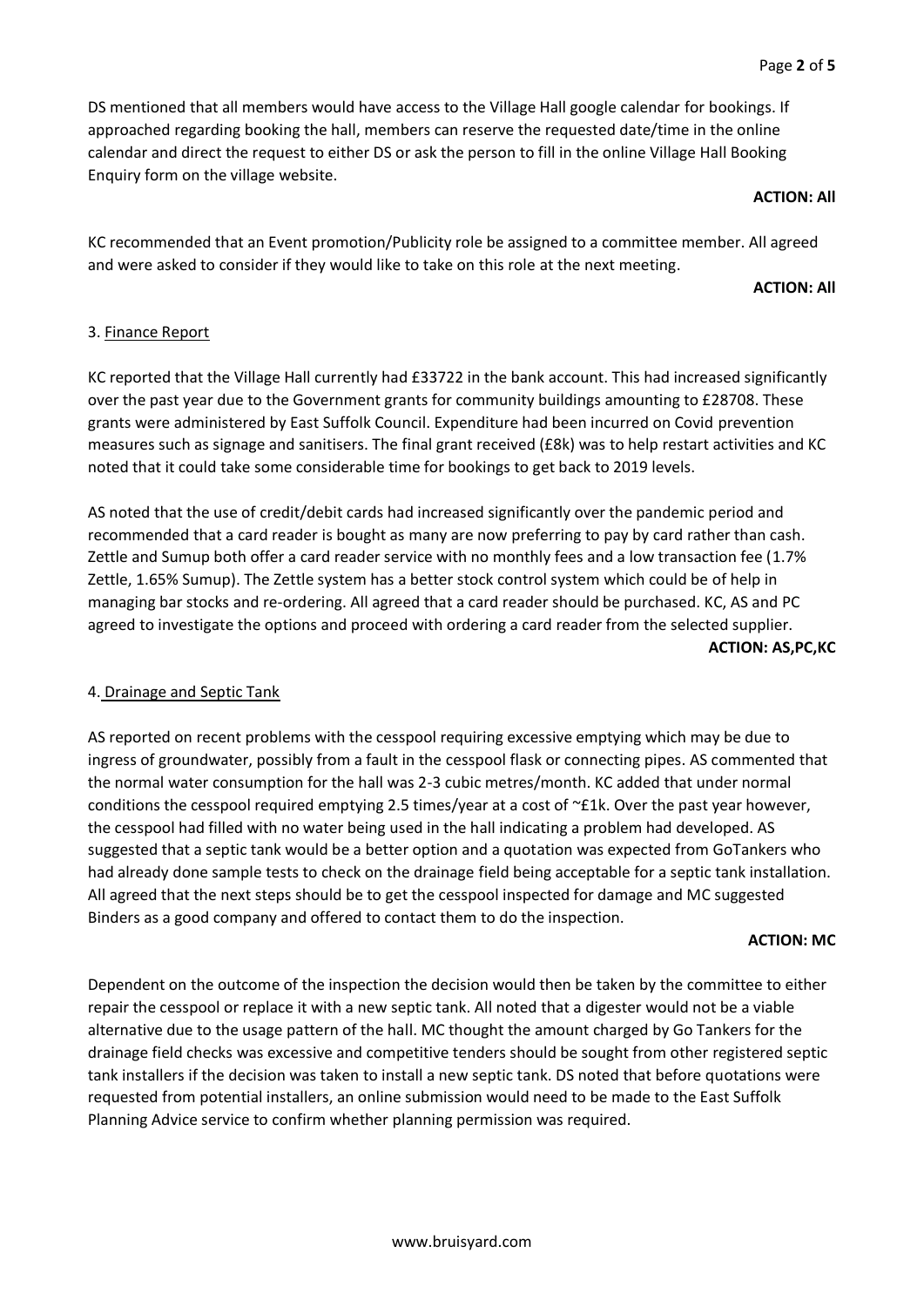### 5. Fire Exit and Hirer briefing notes

KC reported on his concerns with the existing fire exit which had to be unlocked before any use of the hall. As the fire exit is currently a double door, both need to be unlocked to give sufficient width to allow wheelchair access. All agreed that the current fire exit needs to be upgraded. AS reported that a quotation initiated by Robert Smith who was the architect for the hall had been received from a potential supplier. This was for a hardwood fire door and frame. The door being 1m wide and the overall design being to match the other frames/doors on the south side of the hall. PC offered to request a quotation based on the same design from AllGlass and KC offered to get a quotation from a Norfolk fire door supplier. AS would send the design requirements to PC and KC so competitive tenders could be obtained. DG offered to review the quotations when received and give his recommendation on the preferred supplier to the committee. **ACTION: AS,PC,KC,DG**

#### 6. Village Hall Lighting

AS reported on the upgrade of the lighting to LEDs in the entrance hall and toilets that had been completed last year. The emergency lighting had also been replaced. AS recommended that the committee now approve the upgrade of the lighting to dimmable LED panels in the main hall to complete the project. DG recommended that an additional 3 or 4 LED panels were also procured at the same time as spares. All agreed and asked AS to obtain a quotation from the electrical contractor and email to members for their agreement to proceed.

#### **ACTION: AS**

#### 7. Electricity Meter

KC reported that agreement had been given to the electricity supplier to change the electricity meter to a smartmeter. The advantage being that this should avoid the need for estimated readings and lead to more accurate billing.

### 8. Terrace

The meeting discussed the proposal from PC and AS for a terrace to be built on the south side of the hall with a connecting path to the existing concrete area by the kitchen door. The aim of the terrace would be to provide an attractive outdoor extension of the main hall, a stable and mud-free area for the picnic tables and minimise the ingress of mud and stones into the hall. DS summarised the planning permission that was granted for the village hall and the requirements placed on any hard surfaces such as the car park and path being of a porous/ water permeable construction. The proposed design for the terrace should be submitted online to the East Suffolk Planning Advice service to see if planning permission would be needed and guidance on any design requirements and/or building regulations. All agreed that the terrace would be a very worthwhile improvement to the village hall and a useful facility for the Park. Various design options were discussed. The preferred design to be submitted for Planning Advice is attached with the following outline requirements;

- Permeable resin bound paving construction having a slip-resistant surface.
- A total area of 87sqm including the path to the existing concrete by the bin area.
- Neutral colour to blend with the visual appearance of the village hall.
- The terrace level to slope away from the building onto the grass with a fall of 1:80.

AS agreed to submit the online planning enquiry and report back to the committee.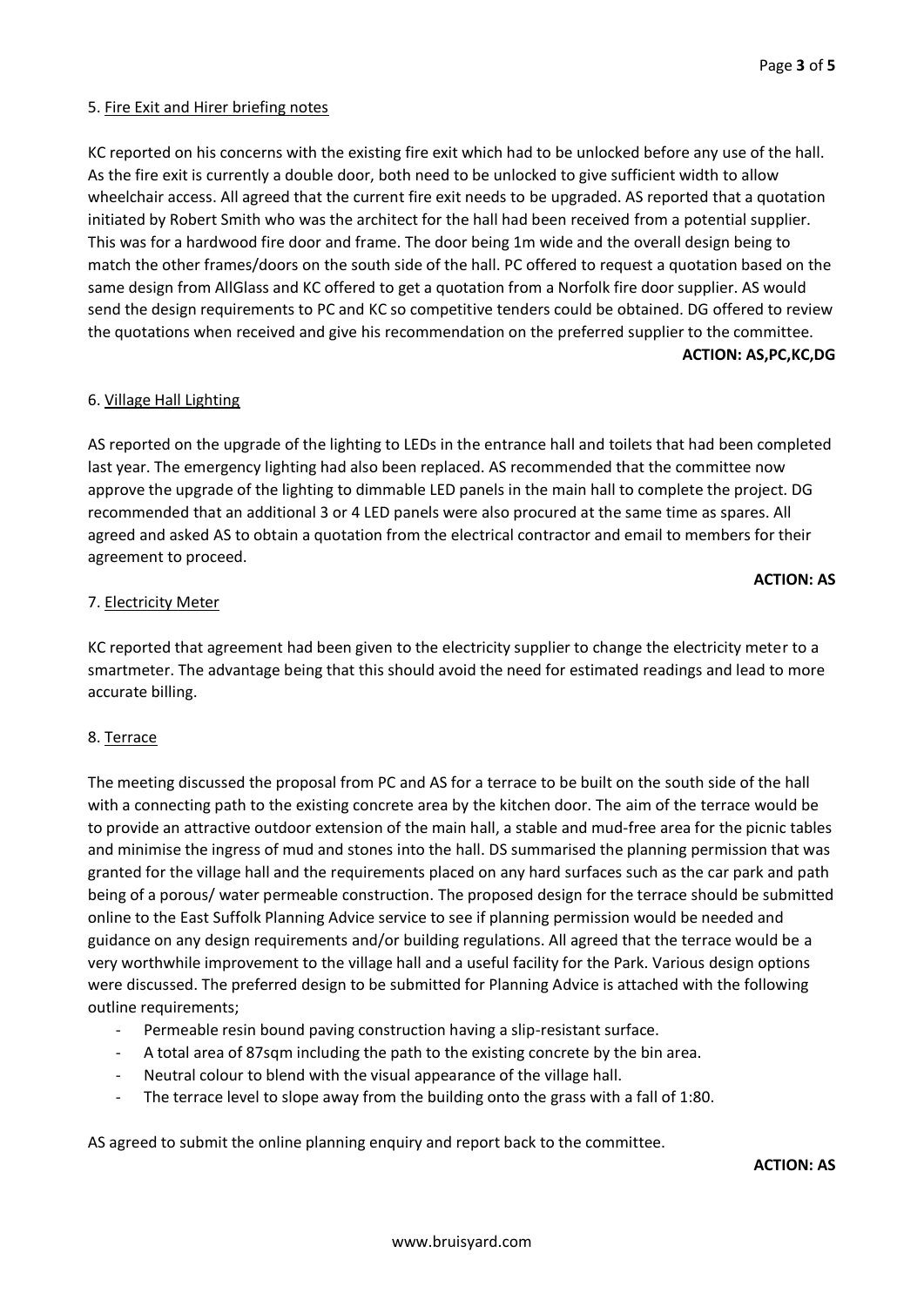# 9. Future Events

KC updated the members on current bookings. The hall had now re-opened for pilates for 2 sessions per week. Two weddings had been booked for 2022 and 2023. A few booking enquiries had been received but fairly slow so far. A booking enquiry had been made to restart the drumming sessions after 21 June and advice was given regarding minimising potential noise problems. The sessions would be on Saturday mornings, once a month.

## 10. Village Hall 10 year Celebration/Re-opening

PC mentioned that this was planned as an event for July 2020 but had to be cancelled due to the Covid lockdown. The overall view of the meeting was that as the anniversary had now passed it was now less relevant and efforts should be directed to organising new events.

# 11. AOB

AL requested that a list of all committee members and contact details be sent to the members.

**ACTION: DS**

### 12. Date of next meeting

The next meeting was confirmed for Monday 19 July 2021 in the Village Hall after the BSAC meeting.

David Smith 25 May 2021